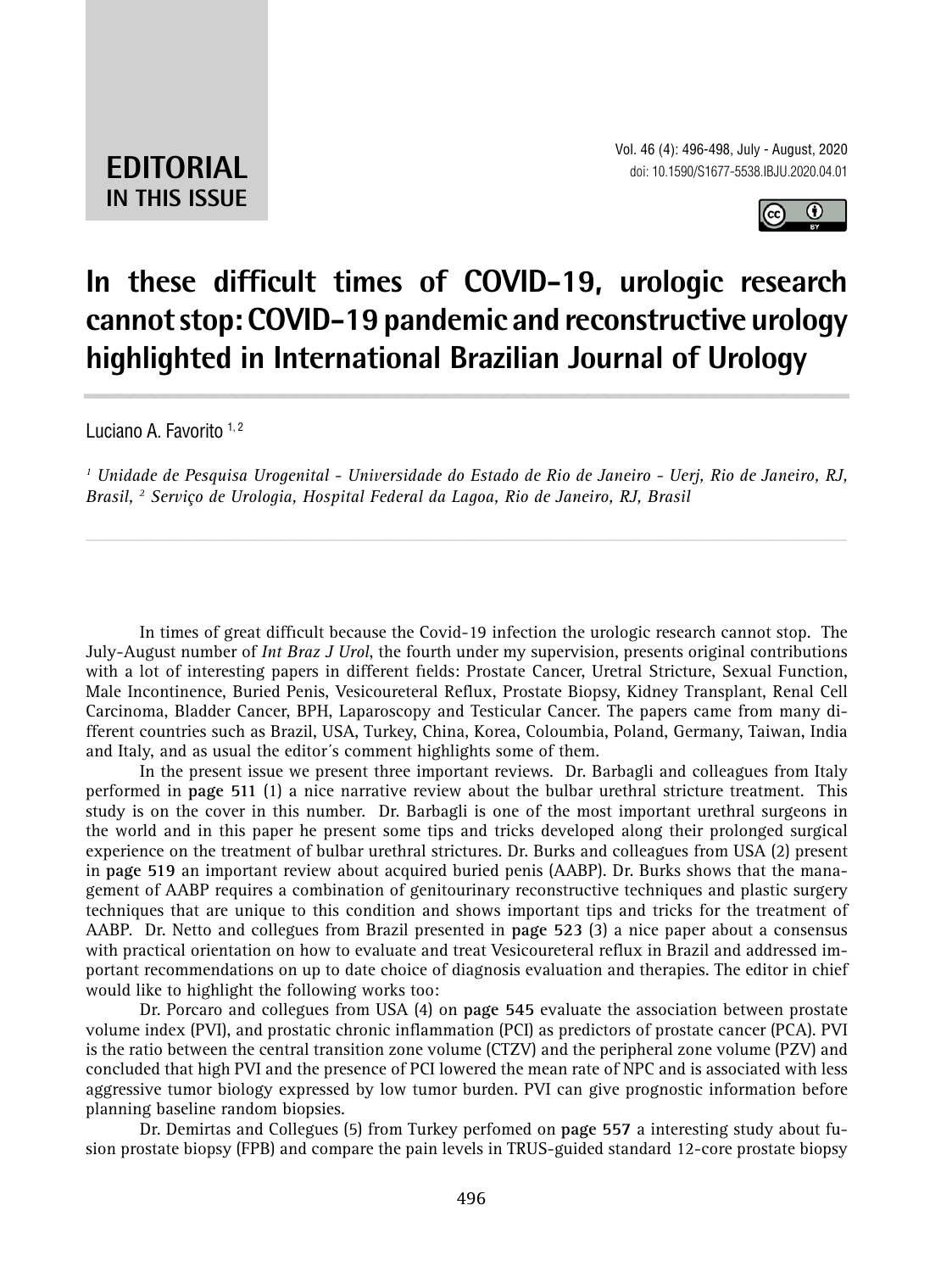(SPB) and MpMRI-guided FPB. The authors concluded that FPB, with a relatively higher cancer detection rate, leads to the same pain level as SPB although it increases the number of biopsy cores and involves a more complex procedure compared to SPB.

Dr. Sefik and Collegues (6) from Turkey performed on **page 566** an interesting study about the preoperative renal function on survival outcomes in patients who underwent radical cystectomy (RC) with non-continent urinary diversion (UD) and concluded that overall mortality was higher and overall survival was lower in patients with preoperative eGFR <60mL/s. More patients had preoperative hydronephrosis with eGFR< 60mL/s.

Dr. Sipal and Collegues (7) from Turkey studied on **page 575** the reasons of storage symptoms (SS) after transurethral resection of the prostate (TURP) and they studied if was a positive correlation between preoperative and postoperative SS in patients with undergoing TURP and starting early solifenacin treatment in patients with high preoperative SS would be reasonable and concluded that TURP provides significant improvement in both storage and voiding symptoms. The predictive value of the preoperative S-IPSS on postop SS is significant. These results suggest that 5 mg solifenacin succinate treatment in the early postoperative period may be beneficial for patients with high preoperative SS and may not be beneficial in others. Small prostatic volume may bode ill for postoperative SS in the patients with de novo SS.

Dr. Liu and Collegues (8) from China shows on **page 585** explore the prognostic value of obesity (measured by BMI) on Renal Cell Carcinoma (RCC) in a systemic inflammation state and concluded that in localized RCC patients, obesity was an independent protective factor for cancer specific survival and recurrence free survival in a systemic inflammation state.

Dr. Vidal and Collegues (9) from Colombia studied on **page 599** evaluated the role of baseline clinical variables associated with overall survival (OS) and toxicity of Radium 223 (223Ra) and concluded that 223Ra therapy require an adequate selection of patients to obtain the greatest clinical benefit. Low basal Hb, hight basal alkaline phosphatase ALP and bone marrow involvement were the main factors that decreased overall survival in this study. 223Ra should be considered relatively early in the course of treatment.

Dr. Kretschemer and collegues (10) from Germany shows on **page 632** a interesting study about the effect of perioperative complications involving artificial urinary sphincter (AUS) implantation on rates of explantation and continence as well as health-related quality of life (HRQOL) and concluded that postoperative infections adversely affect device survival after AUS implantation and the comparative long-term functional results and HRQOL outcomes are similar between patients with or without perioperative complications.

In this very difficult times of COVID-19 I ask everyone to read the amazing editorial of Dr. Francisco Sampaio (11) our Emeritus Editor. Dr. Sampaio in his editorial show us important aspects of the Pandemic and in this issue he have one of the most complete reports on the clinical practice of Urology in COVID-19 Pandemic times in the briliant paper by Dr. Carneiro and Collegues on page 501 (12). We hope that readers will enjoy the present number of the *International Brazilian Journal of Urology.*